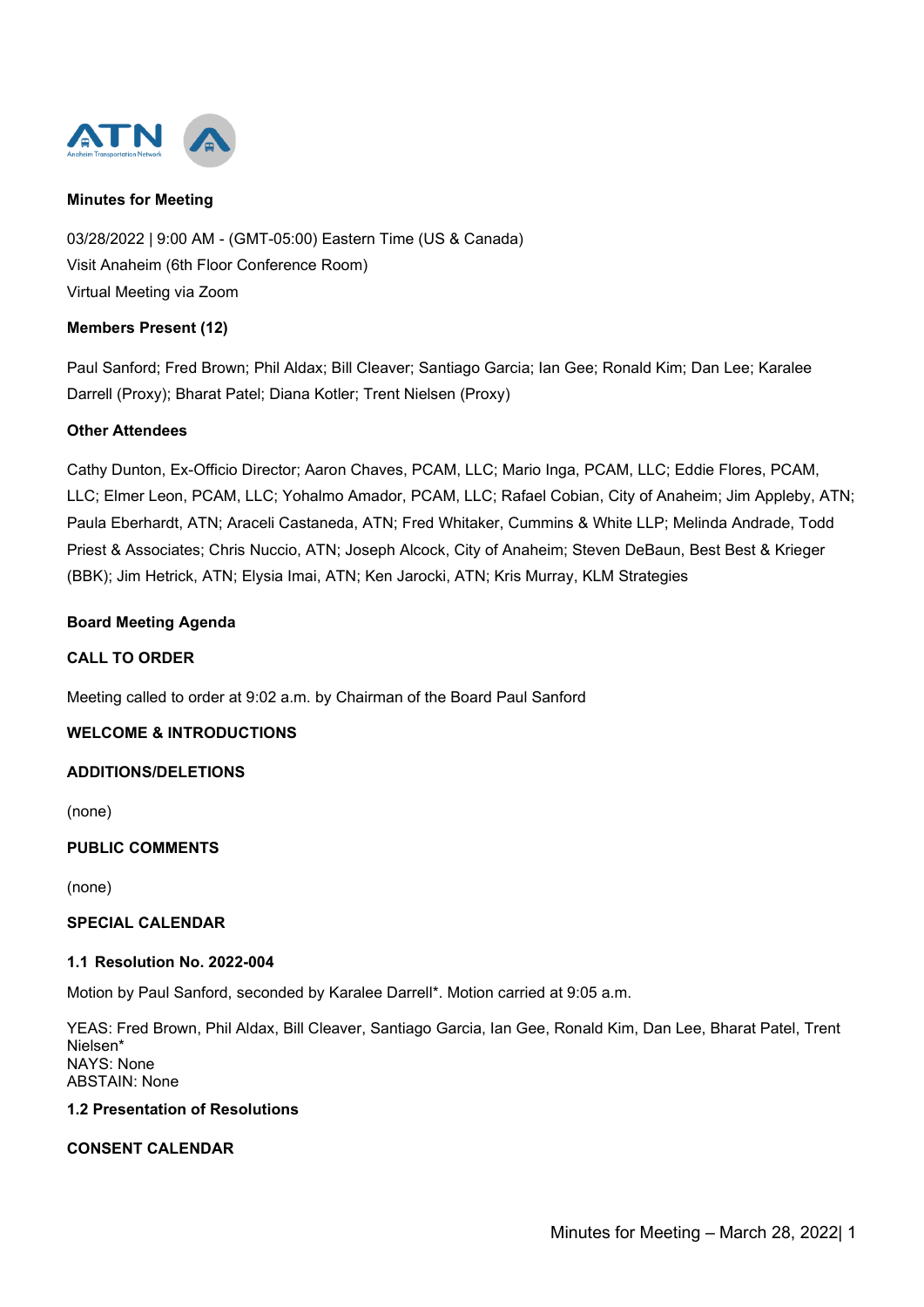*Items 2-11 on the consent calendar will be acted on by one roll call vote unless members of the ATN Board of Directors, staff, or the public request the item to be discussed and/or removed from the consent calendar for separate action:*

- 2. Receive and approve summary of recorded minutes for the Anaheim Transportation Network Board of Directors meeting held on January 26, 2022
- 3. Receive and file status report pertaining to Anaheim Transportation Network operations and Focus Area Reports – January through February 2022
- 4. Receive and file Anaheim Transportation Network Operating Reports for January through February 2022:
	- a. Maintenance: Mileage & Road Call Reports
	- b. Safety & Training: Safety & Security Reports
	- c. Operations Contract Penalty Report
	- d. Operational Performance Report
- 5. Receive and file customer service summary report for January through February 2022
- 6. Receive and file Anaheim Transportation Network membership report for January through February 2022
- 7. Receive and file Anaheim Transportation Network Financials Statements through January 2022. Approve credit card payments for January through February 2022
- 8. Receive and file Anaheim Transportation Network sales report summary for January through February 2022; including outreach and customer engagement report, social media engagement, public relations, and other communications
- 9. RESOLUTION NO. 2022-002 -- Resolution of the Anaheim Transportation Network authorizing Executive Director Approve to update Fleet Maintenance, Transit Asset Management (TAM) Plans and Zero Emission Bus Transition Plan
- 10. Authorize Anaheim Transportation Network Executive Director to execute a one-year extension to the service agreement with SrecTrade for brokerage services related to the trade of Low Fuel Standard Credits (LFCS) commencing July 1, 2022
- 11. Authorize Anaheim Transportation Network Executive Director to execute certain Master Purchase Orders and to take such actions as are necessary to implement the Scope of Work as outlined in the Purchase Order. Authorize minimal changes that do not substantially change the term and conditions of the Purchase

Motion by Paul Sanford to accept items 2-11 on the consent calendar, seconded by Bill Cleaver. Motion passed in a single motion at 9:11 a.m.

YEAS: Fred Brown, Phil Aldax, Santiago Garcia, Ian Gee, Ronald Kim, Dan Lee, Bharat Patel, Karalee Darrell\*, Trent Nielsen\* NAYS: None ABSTAIN: None

# **BOARD WORKSHOP**

- 12. Receive and file progress report regarding Advancing Neighborhood Networks for All (ANNA) initiatives:
	- a. Update on the solicitation for the transportation consultant
	- b. Legislative Program Senate Bill 1196 (Umberg)
	- c. TIRCP Grant Application Summary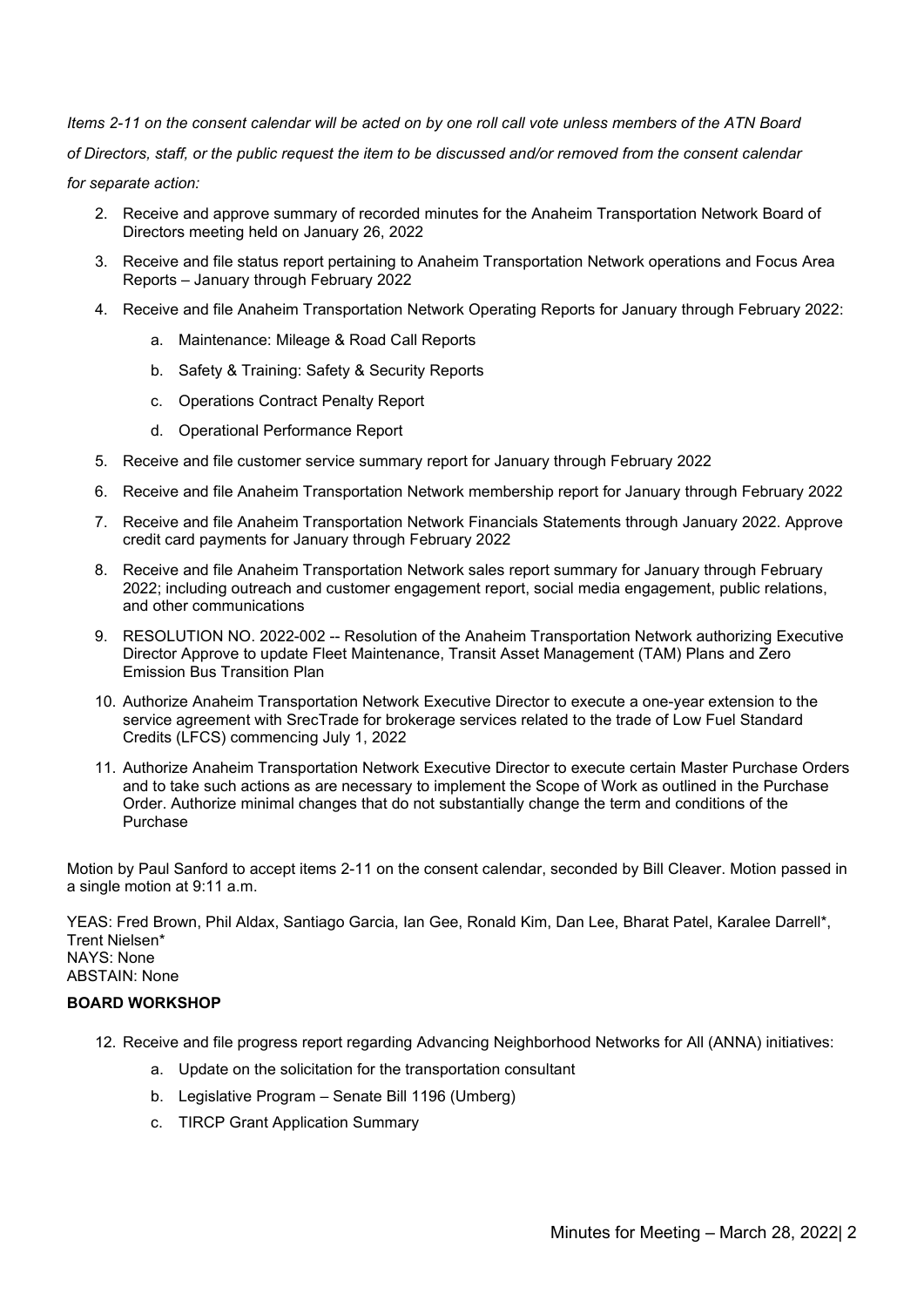### **ACTION ITEMS**

13. Approve professional services agreement with Best Best Krieger (BBK), in an amount not to exceed \$60,000, for strategic legal consulting services for a one year term beginning April 1, 2022, with one oneyear optional extension; and authorize Anaheim Transportation Network Executive Director to execute and administer agreement

Motion by Paul Sanford, seconded by Bharat Patel. Motion carried at 9:24 a.m.

YEAS: Fred Brown, Phil Aldax, Bill Cleaver, Santiago Garcia, Ian Gee, Ronald Kim, Dan Lee, Karalee Darrell\*, Trent Nielsen\* NAYS: None ABSTAIN: None

14. RESOLUTION NO. 2022-003 – Approve resolution of the Anaheim Transportation Network authorizing Executive Director to execute a cooperative agreement with Parking Company of America (PCA) in support of City of Anaheim Senior Mobility Program (SMP)

Motion by Paul Sanford, seconded by Ian Gee. Motion carried at 9:27 a.m.

YEAS: Fred Brown, Phil Aldax, Bill Cleaver, Santiago Garcia, Ronald Kim, Dan Lee, Bharat Patel, Karalee Darrell\*, Trent Nielsen\* NAYS: None ABSTAIN: None

### **BOARD UPDATES**

### **20th Anniversary of Anaheim Resort Transportation (ART) Service**

*Public Relations Activities & Programs*

#### **Legislative Trips – Sacramento and Washington DC**

#### **Recess of the Anaheim Transportation Network Board of Directors Meeting**

Recess at 9:31 a.m.

### **CLOSED SESSION**

### **16. Conference with Real Property Negotiators (Gov. Code section 54956.8.)**

Property Address: 1213 and 1227 Claudina Avenue., Anaheim, CA 100 S. Manchester Avenue, Anaheim, CA

Agency Negotiator: Diana Kotler, Executive Director

Negotiating Parties: Jim Appleby, Director of Operations Paula Eberhardt, Director of Finance Fred Whitaker, Cummins & White LLC Todd Priest, Todd Priest & Associates